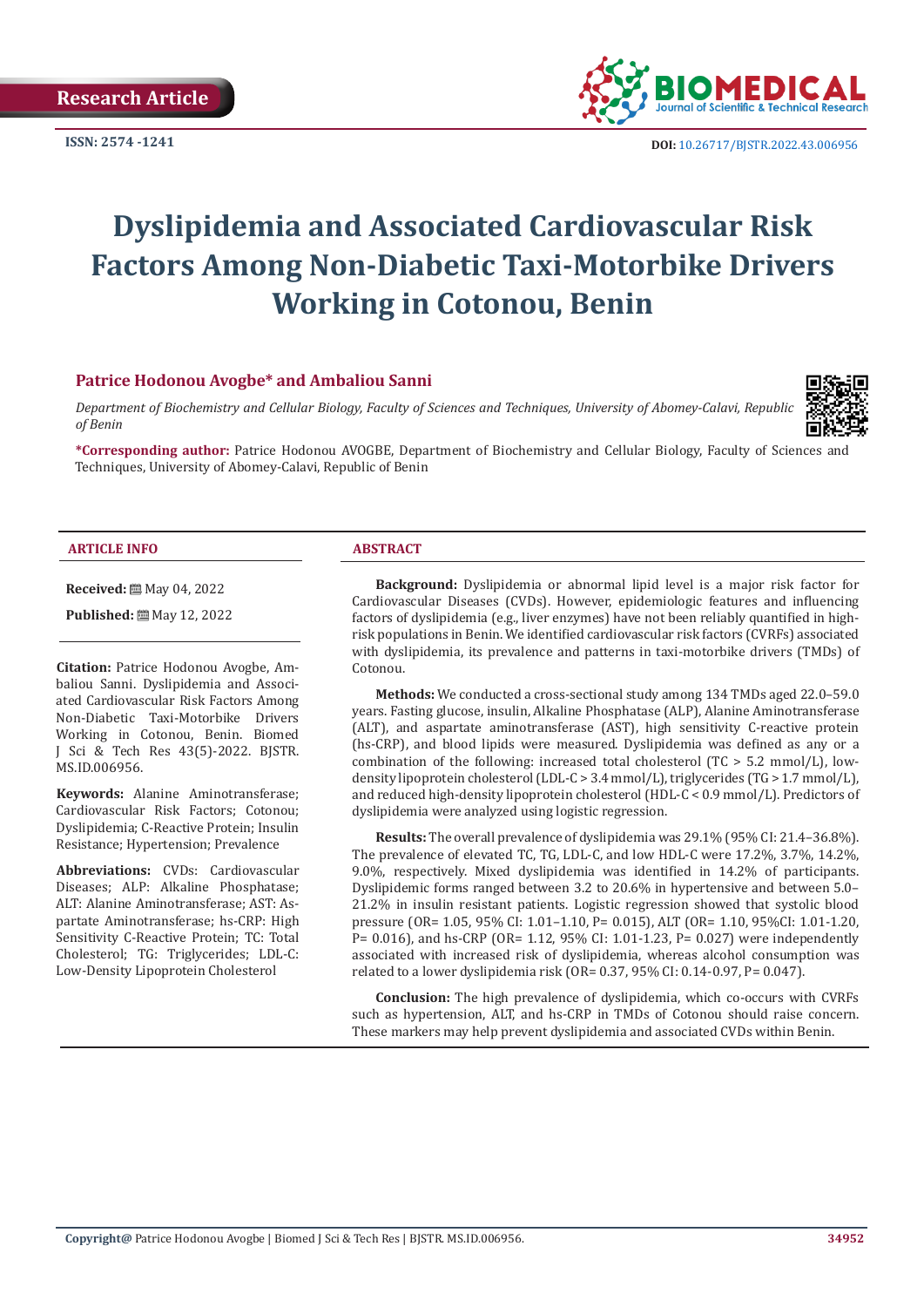# **Introduction**

Cardiovascular diseases (CVDs) remain the greatest cause of mortality worldwide [1]. According to the latest statistics from the World Health Organization, CVDs account for 32.0% of all deaths and 17.9 million deaths in 2019 [2]. A significant proportion of the world's death from CVDs occurred among younger adults in lowand middle-income countries [3]. The pathogenesis of CVDs is multifactorial, involving several Cardiovascular Risk Factors (CVRF) such as dyslipidemia, which is a prominent contributor to CVDs globally and even in Africa [4]. Dyslipidemia is characterized by increased blood levels of Total Cholesterol (TC), Triglycerides (TG), Low-Density Lipoprotein Cholesterol (LDL-C), and by decreased high-density lipoprotein cholesterol (HDL-C) concentrations, occurring singly or in combinations [4]. Dyslipidemia alone or in combination with other known drivers such as hypertension, diabetes, and insulin resistance (IR), contribute to the development of CVDs, leading to increased morbidity and mortality [5,6]. Dyslipidemia can also cause severe diseases in other organ systems, including Non-Alcoholic Fatty Liver Disease (NAFLD) and acute pancreatitis [7]. Moreover, dyslipidemia can induce inflammation, increased production of cytokines, and C-Reactive Protein (CRP) [8]. The liver is the major organ in lipid metabolism, leading the synthesis of new fatty acids, their export and subsequent redistribution to other tissues [9].

In clinical practice, measurement of concentrations of liver enzymes such as Alanine Aminotransferase (ALT), Aspartate Aminotransferase (AST), Alkaline Phosphatase (ALP) and γ-glutamyltransferase (GGT) are commonly used biomarkers of liver dysfunction [10]. Epidemiologic studies have revealed that increased liver enzymes are major risk factors for hypertension and CVDs [11], CVDs-related mortality [12], and liver disease mortality [13]. Within Benin, an important rise in the prevalence of Non-Communicable Diseases (NCDs) and associated risk factors has been documented over the last decade [14-22]. For example, in Cotonou the prevalence of low HDL-C has increased from 10.0 % in 2007 to 21.1% in 2011 [16,17]. These data suggest that without adequate interventions measures dyslipidemia will continue to rise, thereby aggravating the burden of CVDs. Therefore, identification of CVRFs associated with dyslipidemia are of critical importance for prevention and management of CVDs. However, there are currently few data on epidemiologic features and influencing factors of dyslipidemia within Benin. In particular, the associations of dyslipidemia with liver enzymes have never been explored in high-risk populations such as the Taxi-Motorbike Drivers (TMDs) exposed to high-level of ultrafine particles [22,23]. We sought to determine the prevalence and patterns of dyslipidemia, and its relationships with CVRFs such as CRP, ALP, ALT, and AST in TMDs.

We anticipated that dyslipidemia associates with liver dysfunction and tested this hypothesis in a cross-sectional study.

# **Materials and Methods**

### **Study Design and Study Participants**

We conducted several surveys (between 2004–2018) to investigate the health impacts of air pollution on exposed populations, including TMDs. TMDs were offered several health checkups, which included assessment of cardiometabolic markers. This was a retrospective cross-sectional study that analyzed data obtained in our 2009 survey. The study population has been described previously [22,23]. Briefly, demographic and clinical information such as age, alcohol intake, height and weight, systolic (SBP) and diastolic (DBP) blood pressure were obtained from each participant through face-to-face interviews by trained doctors.

# **Participants Fulfilling the Following Criteria were Included in the Study**

male non-smokers without diabetes or CVDs, age ≥ 20 years, and having measurements of fasting glucose (< 7.0 mmol/L), insulin, lipids, ALP, ALT, AST. Patients missing any of these biochemical markers were excluded. A total of 147 TMDs were assessed for eligibility but 134 met predetermined criteria and were included in the analyses reported in this paper. The study was evaluated and approved by the Benin Environmental Agency. Written informed consent was obtained from each participant prior to enrolment in the study.

#### **Blood Collection and Laboratory Testing**

Venous blood (5 ml, EDTA-containing tubes) from fasten participants was collected and processed within two hours in our laboratory, in Cotonou. Aliquots of plasma (1 ml) were transported on dry ice to Nancy, where they were stored at – 20ºC until analyzed. Fasting glucose, ALP, ALT, AST, high sensitivity C-reactive protein (hs-CRP), and blood lipids (TC, TG, LDL-C, HDL-C) were measured on a clinical chemistry analyzer (Siemens, Germany). Insulin was determined by radioimmunoassay (Biorad, France). All biological analyses were performed by standardized methods within the research Unit NGERE, Faculté de Médecine, Nancy, France.

#### **Definitions of Variables**

Hypertension was defined as SBP  $\geq$  140 mmHg or DBP  $\geq$  90 mmHg [24] Alcohol intake was defined as the average consumption of 1 or more alcoholic drinks per day. The homeostatic model assessment-insulin resistance (HOMA-IR) was calculated using the formula described by Matthews, et al. [25]. IR was defined as the 75th percentile of HOMA-IR value [25]. Elevated liver enzymes were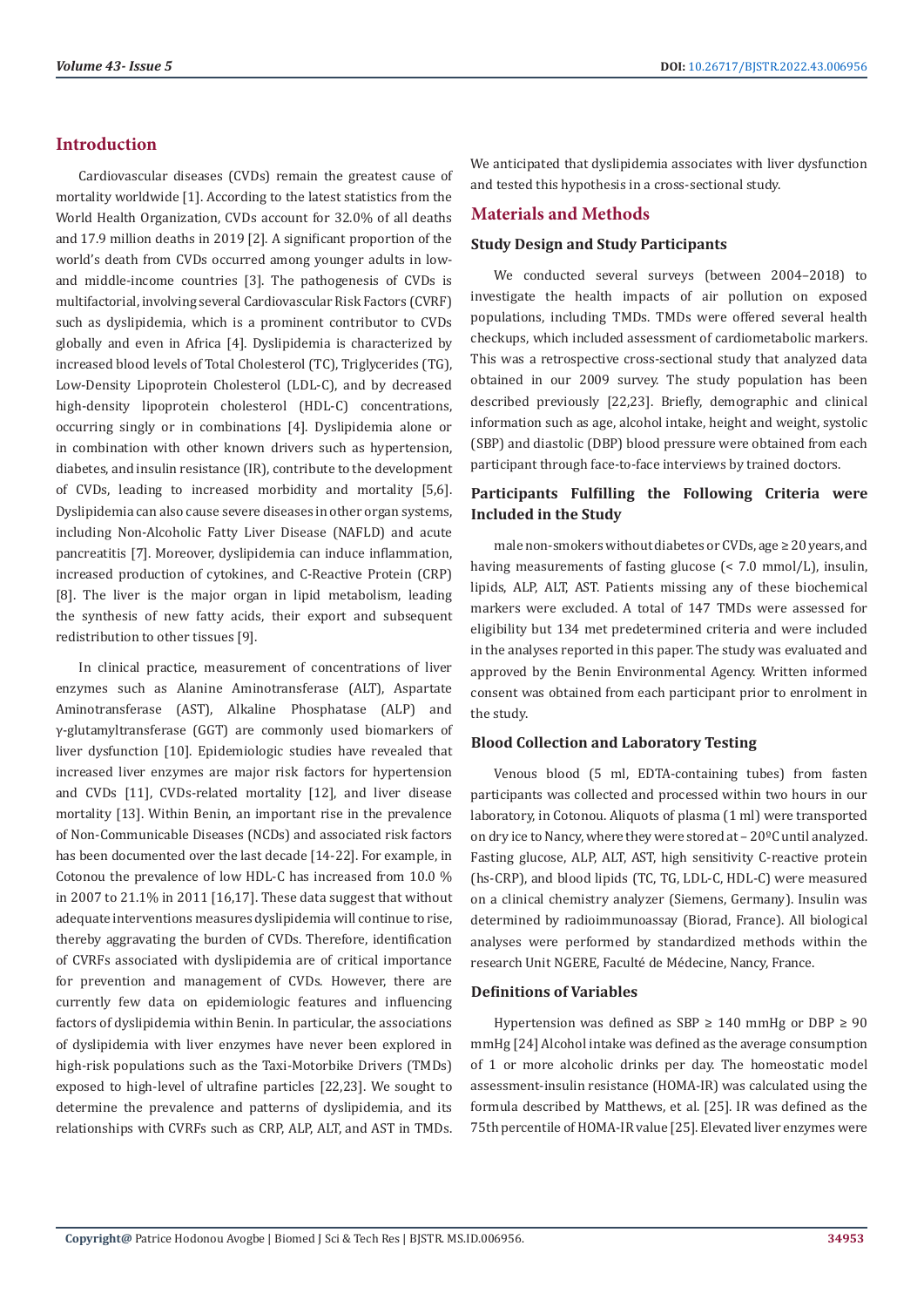defined as follows: ALP level >129 UI/L [26], ALT level > 45 UI/L, and AST level >35 UI/L [27]. Dyslipidemia was defined according to the American Heart Association classification, corresponding to any or combinations of the following: TC > 5.2 mmol/L, LDL-C  $> 3.4$  mmol/L, TG  $> 1.7$  mmol/L, and HDL-C  $< 0.9$  mmol/L [28]. The prevalence of dyslipidemia was defined as the proportion of study participants meeting the criteria of dyslipidemia. Mixed dyslipidemia was defined as the presence of ≥2 lipid abnormalities.

### **Statistical Analysis**

Data are expressed as percentage for categorical variables and as median values (interquartile ranges, IQRs 25th–75th) or as mean (± standard deviation) for continuous variables. The student's t test and chi-square test were used to compare differences between subject groups. Factors associated with dyslipidemia were identified by logistic regression analysis. Results were expressed as adjusted Odds Ratios (ORs) with the corresponding 95% confidence intervals (CIs). P–values < 0.05 were considered to indicate a statistical significance. Data analysis was performed

using IBM SPSS Statistics 20.0 software.

### **Results**

# **Clinicodemographic Characteristics, Prevalence and Patterns of Dyslipidemia**

Table 1 presents demographic characteristics, CVRFs, and the prevalence of CVRFs. The median age was 39.0 years. Alcohol intake and hypertension were prevalent in 38.1% and 47.0% of participants. The prevalence of elevated ALT and AST were 0.7% and 24.6%, respectively. Overall, the prevalence of dyslipidemia was 29.1% (95% CI: 21.4–36.8%). Among individual lipid abnormalities, the highest prevalence was for elevated TC (17.2%), followed by increased LDL-C (14.2%), low HDL-C (9.0%), and elevated TG (3.7%). Mixed dyslipidemia was present in 19/134 (14.2%), of which 17/134 (12.7%) had TC plus LDL-C (Table 1). As depicted on Figures 1A & 1B, estimates of individual lipid abnormalities were higher in hypertensive (3.2–20.6%) and in IR (5.0–21.2%) than in normotensive (1.4–14.1%) and non-IR and (0.0–15.8%).



**Figure 1:** Prevalence of individual lipid abnormalities according to hypertension and insulin resistance statuses.

A. Prevalence of individual lipid abnormalities according to blood pressure statuses

B. Prevalence of individual lipid abnormalities according to insulin resistance statuses.

**Note:** IR: Insulin Resistance; HTN: Hypertension, HDL-C: High-Density Lipoprotein Cholesterol; LDL-C: Low-Density Lipoprotein Cholesterol; TC: Total Cholesterol; TG: Triglycerides.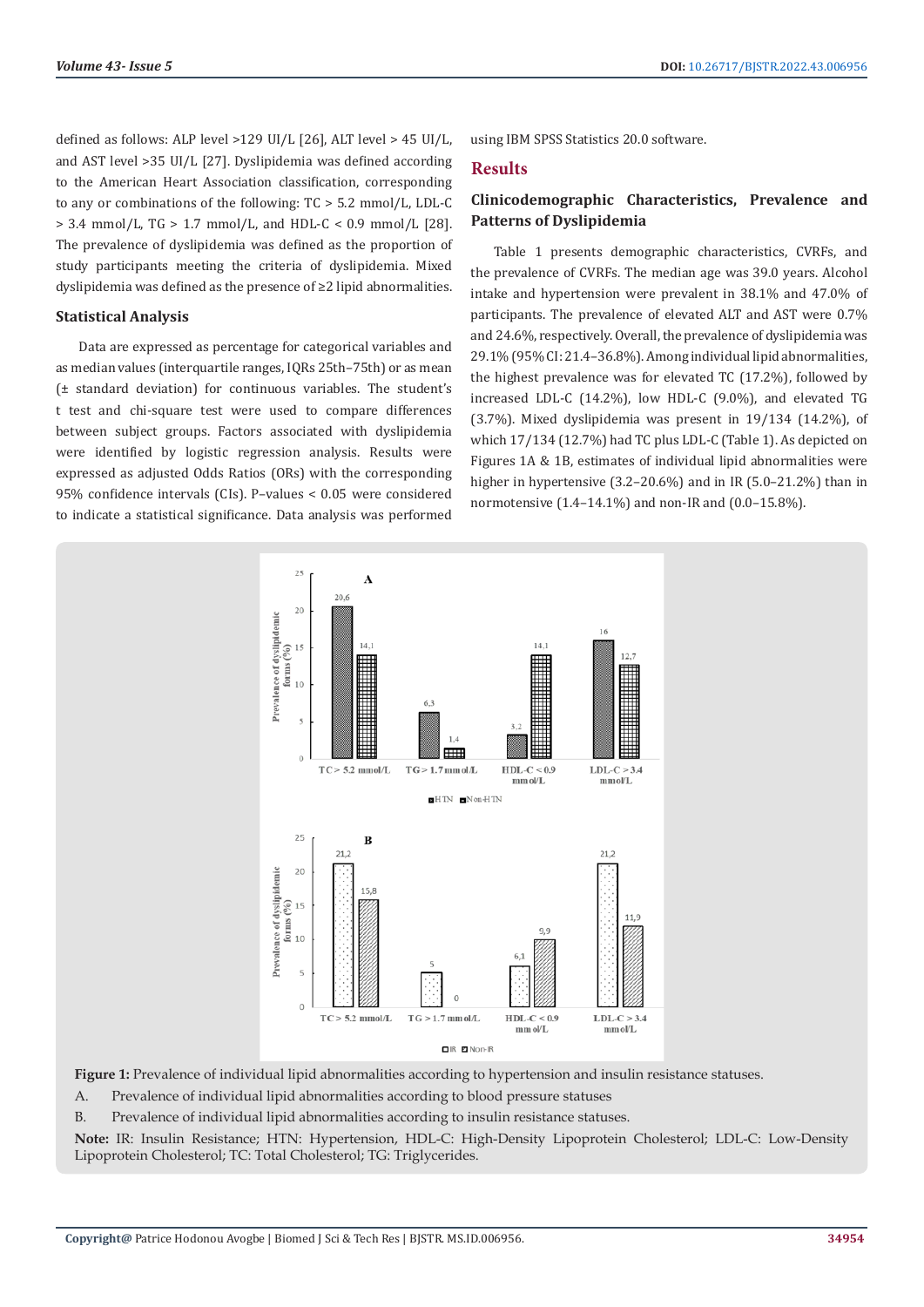| <b>Variables</b>                          | Study population ( $n = 134$ ) |  |  |  |
|-------------------------------------------|--------------------------------|--|--|--|
| Age (years)                               | 39.0 (34.0-44.0)               |  |  |  |
| BMI $(Kg/m2)$                             | 22.6 (20.7-25.7)               |  |  |  |
| SBP (mmHg)                                | 130.0 (120.0-150.0)            |  |  |  |
| DBP (mmHg)                                | 80.0 (80.0-90.0)               |  |  |  |
| hs-CRP (mg/L)                             | $1.7(0.6-3.6)$                 |  |  |  |
| Insulin $(\mu U I/mL)$                    | 19.6 (14.2-32.5)               |  |  |  |
| HOMA-IR                                   | $3.6(2.6-6.1)$                 |  |  |  |
| Glucose (mmol/L)                          | $4.2$ (3.8-4-5)                |  |  |  |
| ALP (UI/L)                                | 63.0 (51.0-78.0)               |  |  |  |
| Elevated ALP, n (%)                       | 0(0.0)                         |  |  |  |
| ALT (UI/L)                                | 12.0 (9.0-15.0)                |  |  |  |
| Elevated ALT, n (%)                       | 1(0.7)                         |  |  |  |
| AST (UI/L)                                | 29.0 (26.0-35.3)               |  |  |  |
| Elevated AST, n (%)                       | 33 (24.6)                      |  |  |  |
| $TC$ (mM)                                 | $4.4(3.6-4.6)$                 |  |  |  |
| $TG$ (mM)                                 | $0.7(0.5-1.0)$                 |  |  |  |
| HDL-C (mM)                                | $1.3(1.1-1.6)$                 |  |  |  |
| LDL-C (mM)                                | $2.5(2.0-3.1)$                 |  |  |  |
| Individual lipid abnormalities            |                                |  |  |  |
| TC>5.2 mmol/L, $n$ (%)                    | 23 (17.2)                      |  |  |  |
| TG>1.7 mmol/L, n (%)                      | 5(3.7)                         |  |  |  |
| LDL-C> 3.4 mmol/L, n (%)                  | 19 (14.2)                      |  |  |  |
| HDL-C>0.9 mmol/L, n (%)                   | 12 (9.0)                       |  |  |  |
| Overall prevalence of dyslipidemia, n (%) | 39 (29.1)                      |  |  |  |
| Prevalence of mixed dyslipidemia*         |                                |  |  |  |
| $TC + LDL-C, n (%)$                       | 17 (12.7)                      |  |  |  |
| $TC + TG, n (%)$                          | 2(1.5)                         |  |  |  |
| Alcohol use, n (%)<br>51 (38.1)           |                                |  |  |  |
| Hypertension, n (%)                       | 63 (47.0)                      |  |  |  |

**Table 1:** Demographic and biological characteristics and prevalence of cardiovascular risk factors in the study population.

Note: Data are presented as median (interquartile range, IQR) or n (%).

ALP: Alkaline Phosphatase; ALT: Alanine Aminotransferase; AST: Aspartate Aminotransferase; BMI: Body Index Mass; hs-CRP: high sensitivity C-Reactive Protein; DBP: Diastolic Blood Pressure; HDL-C: High-Density Lipoprotein Cholesterol; HOMA-IR: Homeostatic Model Assessment-Insulin Resistance; LDL-C: Low-Density Lipoprotein Cholesterol; SBP: Systolic Blood Pressure; TC: Total Cholesterol; TG: Triglycerides.

\*Mixed dyslipidemia was defined as the presence of ≥2 lipid abnormalities.

# **Factors Associated with Dyslipidemia**

As indicated in Table 2, binary logistic regression showed that hypertension (OR= 1.05, 95% CI: 1.01–1.10, P= 0.015), ALT (OR= 1.10, 95%CI: 1.01-1.20, P= 0.016), and hs-CRP (OR= 1.12, 95% CI: 1.01-1.23, P= 0.027) were independently associated with an increased risk of dyslipidemia, whereas alcohol consumption decreased dyslipidemia risk (OR= 0.37, 95% CI: 0.14-0.97, P= 0.047). Age, BMI, ALP, and AST had no significant influence on dyslipidemia.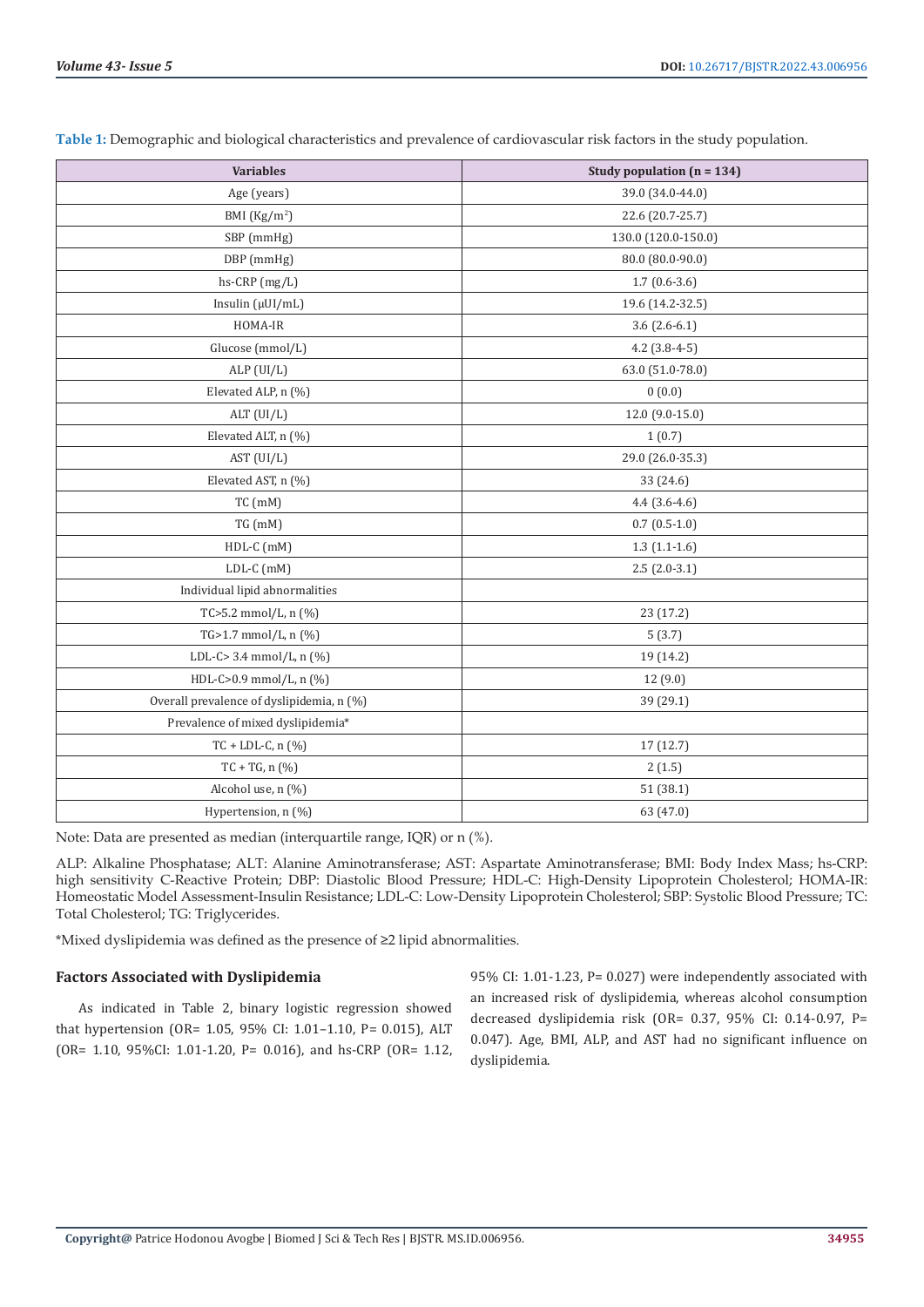|                                    | <b>Univariate Analysis</b>      |                                  |         | <b>Multivariate Analysis*</b> |               |         |
|------------------------------------|---------------------------------|----------------------------------|---------|-------------------------------|---------------|---------|
| <b>Variables</b>                   | Dyslipidemia<br>Absent $(n=95)$ | Dyslipidemia<br>Present $(n=39)$ | P-value | <b>OR</b>                     | 95% CI        | P-value |
| Age (years), mean (SD)             | 39.1 (7.9)                      | 39.9(7.4)                        | 0.584   |                               |               | -       |
| BMI ( $\text{Kg/m}^2$ ), mean (SD) | 23.1(3.6)                       | 24.7(4.3)                        | 0.02    | 1.1                           | $0.95 - 1.20$ | 0.287   |
| SBP (mmHg), mean (SD)              | 132.3 (17.6)                    | 138.7 (20.9)                     | 0.074   | 1.05                          | $1.01 - 1.10$ | 0.015   |
| DBP (mmHg), mean (SD)              | 84.4 (12.9)                     | 85.5 (14.0)                      | 0.669   | 0.95                          | $0.90 - 1.01$ | 0.078   |
| hs-CRP $(mg/L)$ , mean $(SD)$      | 2.4(3.5)                        | 5.4(7.6)                         | 0.028   | 1.12                          | $1.01 - 1.23$ | 0.027   |
| HOMA-IR, mean (SD)                 | 5.2(4.9)                        | 5.0(4.0)                         | 0.832   |                               |               |         |
| Glucose (mmol/L), mean (SD)        | 4.2(0.7)                        | 4.3(0.6)                         | 0.296   |                               |               |         |
| ALP $(UI/L)$ , mean $(SD)$         | 66.4 (20.3)                     | 66.9 (21.4)                      | 0.894   |                               | -             |         |
| ALT (UI/L), mean (SD)              | 11.8(4.5)                       | 15.1(8.5)                        | 0.028   | 1.1                           | $1.01 - 1.20$ | 0.016   |
| AST (UI/L), mean (SD)              | 31.9(10.0)                      | 37.0 (21.5)                      | 0.161   |                               |               | -       |
| Alcohol intake, n (%)              | 39 (76.5)                       | 12(23.5)                         | 0.265   | 0.37                          | $0.14 - 0.97$ | 0.047   |
| Insulin resistance, $n$ $(\%)$     | 24 (72.7)                       | 9(27.3)                          | 0.79    |                               |               |         |

**Table 2:** Cardiovascular risk factors associated with dyslipidemia.

Note: ALP: Alkaline Phosphatase; ALT: Alanine Aminotransferase; AST: Aspartate Aminotransferase; BMI: Body Index Mass; hs-CRP: high sensitivity C-Reactive Protein; DBP: Diastolic Blood Pressure; HDL-C: High-Density Lipoprotein Cholesterol; HOMA-IR: Homeostatic Model Assessment-Insulin Resistance; SBP: Systolic Blood Pressure; CI: Confidence Interval; OR: Odd Ratio

\*Dyslipidemia was considered as dependent variable and other clinicodemographic parameters were set as independent variables.

## **Discussion**

This is the first study to examine the prevalence and associated CVRFs of dyslipidemia in TMDs. Our results showed that the overall prevalence of dyslipidemia was 29.1% and that individual lipid abnormalities ranged between 3.7–17.2%, similarly, to reported estimates in other countries [29,30]. For example, Xi et al. reported an overall prevalence of 31.2% in China [31]. Estimates of lipid abnormalities ranged between 7.6%–29.5% in Nigerian [30]. Moreover, in Africa, the pooled prevalence in the general population from population-based studies was 23.6% [4]. However, the prevalence of dyslipidemia in TMDs was lower than estimates reported in Togo, 60.3% [32], India, 50.7% [33], and Iran, 51.8% [34]. This discrepancy could be ascribed to differences in studied populations, sample size, socio-economic status, lifestyles [34], and the cutoff used for dyslipidemia [4]. Within Benin, the majority of previous studies assessed the prevalence of individual lipid abnormalities, but not the overall prevalence of dyslipidemia. In an earlier study by Sodjinou, et al. [16], estimates of elevated TG and low HDL-C were 3.0% and 10.0%, respectively. However, a study evaluating the evolution of CVRFs over four years in apparently healthy patients from Cotonou found elevated TG and low HDL-C at 2.2% and 26.2%, respectively [35]. Further, in Parakou, estimates of individual lipid abnormalities ranged between 11.2%–39.4% and 25.3%–53.0% in hospital-based and population-based studies, respectively [36,37]. Collectively, these data indicate a significant increase in the prevalence of dyslipidemia, which varied widely across populations and regions.

Moreover, these reports suggest that a large proportion of individuals within Benin may be eligible for lipid-lowering therapy, which has shown favorable impact on CVDs mortality [38]. Pathophysiologically, elevated TC is known to play important roles in both initiation and progression of CVDs [39]. High LDL-C level is a critical risk factor for CVDs [6] and lowering LDL-C concentrations is the primary target for treatment and prevention of CVDs [40]. Dyslipidemia and hypertension commonly coexist as components of the metabolic syndrome in CVDs [41]. Here, hypertension was positively associated with risk of dyslipidemia, similarly to what was reported in findings of previous studies [30,42,43]. We also found that dyslipidemia was more prevalent in IR patients than in non-IR patients. Dyslipidemia mediated IR was classically associated with elevated TG and low HDL-C, which can be detected years before the clinical diagnosis of diabetes in IR patients [44]. This study also established a positive association between elevated ALT and risk of dyslipidemia, suggesting that patients with dyslipidemia may have a higher chance of developing liver disease than non-dyslipidemia. This finding was in complete agreement with reports by Park et al. who demonstrated significant increases in the levels of several lipid profiles (e.g., TG, TC/HDL-C) with increasing ALT levels [45]. Similarly, positive associations of elevated TG, TC, and LDL-C with ALT as well as AST and GGT were reported in Bangladesh [46]. Further, persistent elevations of ALT and GGT increased cardiovascular risk in white and black adults followed over 12 years [47]. Consistent with this, Zhang et al. revealed that increased ALT was associated, in a dose-response manner, with multimorbidity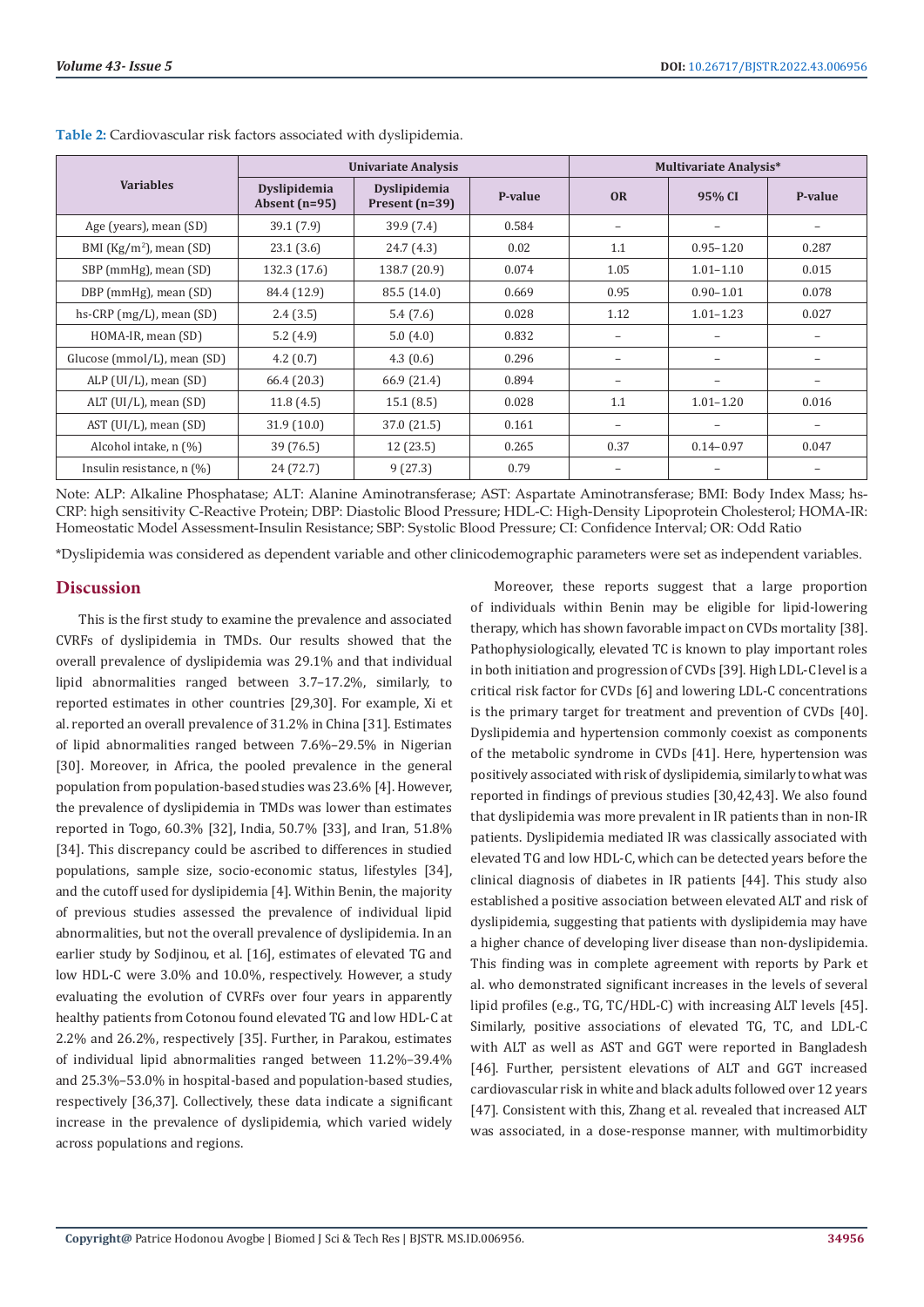(e.g., hypertension, diabetes, dyslipidemia, and stroke) [48].

Interestingly, a prospective study from China associated elevations of ALT and AST with increased incident type 2 diabetes risk [49]. Overall, these data indicate that monitoring of ALT may have significant impacts on risk of developing NCDs in patients with dyslipidemia. Alcohol decreased lipolysis of circulating chylomicrons and VLDL by a reduced activity of lipoprotein lipase. Excessive alcohol intake was associated with increased TG and CVDs [50]. However, our results indicated that alcohol reduced risk of dyslipidemia, similarly to findings of study conducted in China [31]. Evidence suggested that the favorable impact of alcohol on blood lipids could be related to the type of alcoholic beverage as well as genetic polymorphisms [50-52]. In this study, CRP, which is a highly sensitive systemic marker of inflammation and tissue damage, showed a linear relationship with risk of dyslipidemia. This was consistent with reports in homozygous familial hypercholesterolemia patients [53]. Further, Koenig suggested that hs-CRP could better predict future cardiovascular outcomes than traditional CVRFs [54]. Consistently, elevated hs-CRP and risk of CVDs was demonstrated in several reports [55,56]. We anticipated that continuous monitoring of hs-CRP in dyslipidemic patients could have favorable impacts on CVDs. We acknowledge that there are important limitations to this study. The sample size is relatively small. The study included only TMDs and did not evaluate influence of sex or lifestyle factors, limiting generalizability of our findings. A further limitation of this study was its cross-sectional nature, which limits our understanding of causal links between dyslipidemia and associated factors. Thus, obtained result represent associations, not causation. In spite of these limitations, this study has several strengths. This is the first study that reports an association of dyslipidemia with risk factors such as hs-CRP and ALT in TMDs. Therefore, this study adds additional flows to existing medical literature on dyslipidemia within Benin. As such, our study provides evidence-based foundation for future broader studies that may help policy makers when planning and implementing interventions to control risk factors of CVDs.

# **Conclusion**

Our findings revealed that three in 10 TMDs had dyslipidemia, which co-occurs with hypertension, increased ALT, and hs-CRP. These are worrying findings given that TMDs without diabetes or CVDs already have coexistence of dyslipidemia with multiple CVRFs. Therefore, dyslipidemia should be considered as a serious public health problem, and strategies for prevention, early detection, and treatment using lipid-lowering therapy are required to reduce the burden of CVDs in high-risk populations. This study provides useful information for future broader studies with different designs to better quantify the relationship of dyslipidemia with CVRFs.

# **Acknowledgment**

We gratefully acknowledge taxi-moto drivers whose cooperation made this study possible. We also express our gratefulness to Professors Rosa-Maria Guéant-Rodriguez and Jean-Louis Guéant for their invaluable assistance toward the success of this work.

# **Competing Interests**

The authors declare no competing interests.

### **References**

- 1. [Barquera S, Pedroza Tob](https://pubmed.ncbi.nlm.nih.gov/26135634/)ías A, Medina C, Lucía Hernández Barrera, Kirsten [Bibbins Domingo, et al. \(2015\) Global Overview of the Epidemiology of](https://pubmed.ncbi.nlm.nih.gov/26135634/) [Atherosclerotic Cardiovascular Disease. Arch Med Res 46\(5\): 328-338.](https://pubmed.ncbi.nlm.nih.gov/26135634/)
- 2. WHO Cardiovascular diseases (CVD). Fact and sheet.
- 3. [Krishnamurthi RV, Moran AE, Feigin VL, Steve Taylor, Mohsen Naghavi,](https://pubmed.ncbi.nlm.nih.gov/26505983/) [et al. \(2015\) Stroke Prevalence, Mortality and Disability-Adjusted Life](https://pubmed.ncbi.nlm.nih.gov/26505983/) [Years in Adults Aged 20-64 Years in 1990-2013 Data from the Global](https://pubmed.ncbi.nlm.nih.gov/26505983/) [Burden of Disease 2013 Study. Neuroepidemiology 45\(3\):190-202.](https://pubmed.ncbi.nlm.nih.gov/26505983/)
- 4. [Noubiap JJ, Bigna JJ, Nansseu JR, Yusuf Haji, Gedion A Azeze, et al. \(2018\)](https://www.frontiersin.org/articles/10.3389/fcvm.2021.778891/full) [Prevalence of dyslipidaemia among adults in Africa: a systematic review](https://www.frontiersin.org/articles/10.3389/fcvm.2021.778891/full) [and meta-analysis. Lancet Glob Health 6: 998-1007](https://www.frontiersin.org/articles/10.3389/fcvm.2021.778891/full).
- 5. [Roger VL, Go AS, Lloyd Jones DM, Jarett D Berry, Todd M Brown, et al.](https://pubmed.ncbi.nlm.nih.gov/21160056/) [\(2011\) heart disease and stroke statistics--2011 update: a report from](https://pubmed.ncbi.nlm.nih.gov/21160056/) [the American Heart Association. Circulation 123\(4\): 18-209.](https://pubmed.ncbi.nlm.nih.gov/21160056/)
- 6. [Ference BA, Ginsberg HN, Graham I, Kausik K Ray, Chris J Packard, et al.](https://pubmed.ncbi.nlm.nih.gov/28444290/) [\(2017\) Low-density lipoproteins cause atherosclerotic cardiovascular](https://pubmed.ncbi.nlm.nih.gov/28444290/) [disease. 1. Evidence from genetic, epidemiologic, and clinical studies.](https://pubmed.ncbi.nlm.nih.gov/28444290/) [A consensus statement from the European Atherosclerosis Society](https://pubmed.ncbi.nlm.nih.gov/28444290/) [Consensus Panel. Eur Heart J 38\(32\): 2459-2472.](https://pubmed.ncbi.nlm.nih.gov/28444290/)
- 7. [Gaggini M, Morelli M, Buzzigoli E, Emma Buzzigoli, Ralph A DeFronzo, et](https://pubmed.ncbi.nlm.nih.gov/23666091/) [al. \(2013\) Non-alcoholic fatty liver disease \(NAFLD\) and its connection](https://pubmed.ncbi.nlm.nih.gov/23666091/) [with insulin resistance, dyslipidemia, atherosclerosis and coronary](https://pubmed.ncbi.nlm.nih.gov/23666091/) [heart disease. Nutrients 10\(5\): 1544-1560.](https://pubmed.ncbi.nlm.nih.gov/23666091/)
- 8. Katsiki N, Mikhailidis DP, Mantzoros CS (2016) Non-alcoholic fatty liver disease and dyslipidemia: An update. Metabolism 65(8): 1109-1123.
- 9. [Ipsen DH, Lykkesfeldt J, Tveden Nyborg P \(2018\) Molecular mechanisms](https://pubmed.ncbi.nlm.nih.gov/29936596/) [of hepatic lipid accumulation in non-alcoholic fatty liver disease. Cell](https://pubmed.ncbi.nlm.nih.gov/29936596/) [Mol Life Sci 75\(18\): 3313-3327.](https://pubmed.ncbi.nlm.nih.gov/29936596/)
- 10. [Kunutsor SK, Apekey TA, Khan H \(2014\) Liver enzymes and risk of](https://pubmed.ncbi.nlm.nih.gov/24998934/) [cardiovascular disease in the general population: a meta-analysis of](https://pubmed.ncbi.nlm.nih.gov/24998934/) [prospective cohort studies. Atherosclerosis 236\(1\): 7-17.](https://pubmed.ncbi.nlm.nih.gov/24998934/)
- 11. [Kohsari M, Moradinazar M, Rahimi Z, Ebrahim Shakiba, Yahya Pasdar](https://pubmed.ncbi.nlm.nih.gov/34235221/) [\(2021\) Liver Enzymes and Their Association with Some Cardiometabolic](https://pubmed.ncbi.nlm.nih.gov/34235221/) [Diseases: Evidence from a Large Kurdish Cohort. Biomed Res Int 2021:](https://pubmed.ncbi.nlm.nih.gov/34235221/) [5584452.](https://pubmed.ncbi.nlm.nih.gov/34235221/)
- 12. [Lee H, Shin DW, Lee TH, Hyung Kook Yang, Eunmi Ahn, et al. \(2016\)](https://pubmed.ncbi.nlm.nih.gov/27015199/) [Association Between Change in Serum Aminotransferase and Mortality:](https://pubmed.ncbi.nlm.nih.gov/27015199/) [A Nationwide Cohort Study in Korea. Medicine \(Baltimore\) 95\(12\):](https://pubmed.ncbi.nlm.nih.gov/27015199/) [3158.](https://pubmed.ncbi.nlm.nih.gov/27015199/)
- 13. [Unalp Arida A, Ruhl CE \(2016\) Noninvasive fatty liver markers predict](https://pubmed.ncbi.nlm.nih.gov/26663021/) [liver disease mortality in the U.S. population. Hepatology 63\(4\): 1170-](https://pubmed.ncbi.nlm.nih.gov/26663021/) [1183.](https://pubmed.ncbi.nlm.nih.gov/26663021/)
- 14. Cossi MJ, Gobron C, Preux PM, Didier Niama, Hugues Chabriat, et al. (2012) Stroke: prevalence and disability in Cotonou, Benin. Cerebrovasc Dis 33(2): 166-172.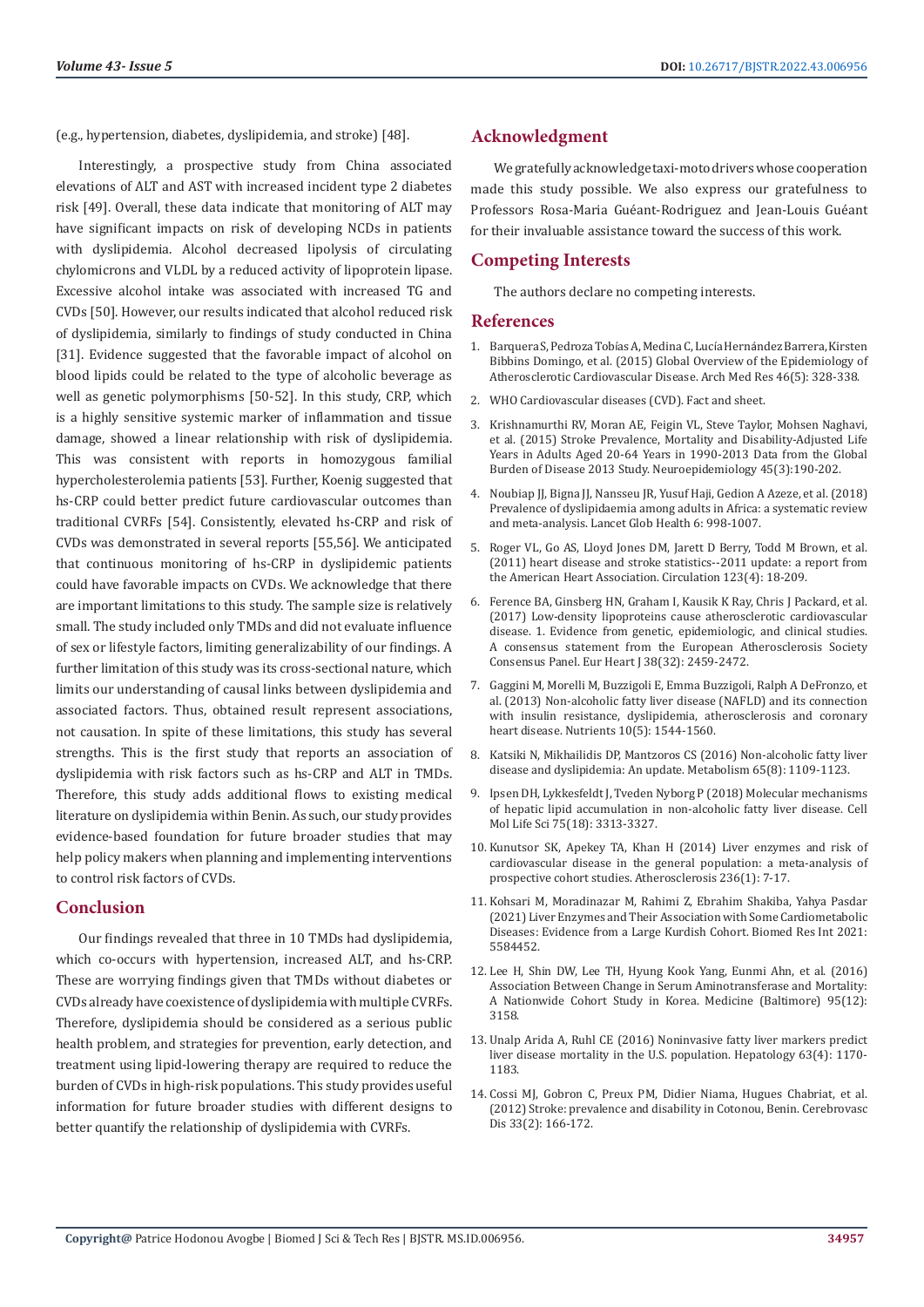- 15. Adoukonou T, Agbétou M, Bangbotché R, Oyéné [Kossi, Pervenche Fotso](https://pubmed.ncbi.nlm.nih.gov/32199774/)  [Mefo, et al. \(2020\) Long-Term Mortality of Stroke Survivors in Parakou:](https://pubmed.ncbi.nlm.nih.gov/32199774/)  [5-Year Follow-Up. J Stroke Cerebrovasc Dis 29\(6\): 104785.](https://pubmed.ncbi.nlm.nih.gov/32199774/)
- 16. [Sodjinou R, Agueh V, Fayomi B, Delisle H \(2008\) Obesity and cardio](https://pubmed.ncbi.nlm.nih.gov/18318907/)[metabolic risk factors in urban adults of Benin: relationship with socio](https://pubmed.ncbi.nlm.nih.gov/18318907/)[economic status, urbanisation, and lifestyle patterns. BMC Public Health](https://pubmed.ncbi.nlm.nih.gov/18318907/)  [8: 84.](https://pubmed.ncbi.nlm.nih.gov/18318907/)
- 17. [Sossa C, Delisle H, Agueh V, Victoire Agueh, Michel Makoutod](https://www.hindawi.com/journals/jobe/2012/740854/)é, et al. [\(2012\) Four-Year Trends in Cardiometabolic Risk Factors according to](https://www.hindawi.com/journals/jobe/2012/740854/)  [Baseline Abdominal Obesity Status in West-African Adults: The Benin](https://www.hindawi.com/journals/jobe/2012/740854/)  [Study. J Obes 2012: 740854.](https://www.hindawi.com/journals/jobe/2012/740854/)
- 18. [Delisle H, Ntandou-Bouzitou G, Agueh V, Roger Sodjinou, Benjamin](https://pubmed.ncbi.nlm.nih.gov/22115429/)  [Fayomi, et al. \(2012\) Urbanisation, nutrition transition and](https://pubmed.ncbi.nlm.nih.gov/22115429/)  [cardiometabolic risk: the Benin study. Br J Nutr 107\(10\): 1534-1544.](https://pubmed.ncbi.nlm.nih.gov/22115429/)
- 19. Houinato DS, Gbary AR, Houehanou YC, F Djrolo, M Amoussou, et al. (2012) Prevalence of hypertension and associated risk factors in Benin. Rev Epidemiol Sante Publique 60(2): 95-102.
- 20. [Houehanou YCN, Lacroix P, Mizehoun GC, Gbedecon Carmelle Mizehoun,](https://pubmed.ncbi.nlm.nih.gov/25945498/)  [Pierre Marie Preux, et al. \(2015\) Magnitude of cardiovascular risk](https://pubmed.ncbi.nlm.nih.gov/25945498/)  [factors in rural and urban areas in Benin: findings from a nationwide](https://pubmed.ncbi.nlm.nih.gov/25945498/)  [steps survey. PLoS One 10\(5\): 0126441.](https://pubmed.ncbi.nlm.nih.gov/25945498/)
- 21. [Kerekou Hode A, Houinato SD, Bocovo M, Fran](https://www.researchgate.net/publication/281733948_Prevalence_of_Risk_Factors_for_Chronic_Non-Communicable_Diseases_to_the_National_Teaching_Hospital_HKM_of_Cotonou)çois Djrolo, Daniel [Amoussou Guenou, et al. \(2015\) Prevalence of Risk Factors for Chronic](https://www.researchgate.net/publication/281733948_Prevalence_of_Risk_Factors_for_Chronic_Non-Communicable_Diseases_to_the_National_Teaching_Hospital_HKM_of_Cotonou)  [Non-Communicable Diseases to the National Teaching Hospital "HKM"](https://www.researchgate.net/publication/281733948_Prevalence_of_Risk_Factors_for_Chronic_Non-Communicable_Diseases_to_the_National_Teaching_Hospital_HKM_of_Cotonou)  [of Cotonou. JDM 05: 155-163.](https://www.researchgate.net/publication/281733948_Prevalence_of_Risk_Factors_for_Chronic_Non-Communicable_Diseases_to_the_National_Teaching_Hospital_HKM_of_Cotonou)
- 22. Avogbe PH, Sanni A (2022) Hyperuricemia and Associated Cardiometabolic Factors: A Cross-sectional Study on Taxi-motorbike Drivers Working in Cotonou, Benin. Avicenna J Med Biochem.
- 23. [Avogbe PH, Ayi Fanou L, Autrup H, Steffen Loft, Benjamin Fayomi, et al.](https://pubmed.ncbi.nlm.nih.gov/15591089/)  [\(2005\) Ultrafine particulate matter and high-level benzene urban air](https://pubmed.ncbi.nlm.nih.gov/15591089/)  [pollution in relation to oxidative DNA damage. Carcinogenesis 26\(3\):](https://pubmed.ncbi.nlm.nih.gov/15591089/)  [613 620.](https://pubmed.ncbi.nlm.nih.gov/15591089/)
- 24.[\(2019\) Joint Committee for Guideline Revision. 2018 Chinese Guidelines](https://pubmed.ncbi.nlm.nih.gov/31080465/)  [for Prevention and Treatment of Hypertension-A report of the Revision](https://pubmed.ncbi.nlm.nih.gov/31080465/)  [Committee of Chinese Guidelines for Prevention and Treatment of](https://pubmed.ncbi.nlm.nih.gov/31080465/)  [Hypertension. J Geriatr Cardiol 16\(3\): 182-241.](https://pubmed.ncbi.nlm.nih.gov/31080465/)
- 25. [Matthews DR, Hosker JP, Rudenski AS, BA Naylor, DF Treacher, et al.](https://pubmed.ncbi.nlm.nih.gov/3899825/)  [\(1985\) Homeostasis model assessment: insulin resistance and beta-cell](https://pubmed.ncbi.nlm.nih.gov/3899825/)  [function from fasting plasma glucose and insulin concentrations in man.](https://pubmed.ncbi.nlm.nih.gov/3899825/)  [Diabetologia 28\(7\): 412-419.](https://pubmed.ncbi.nlm.nih.gov/3899825/)
- 26. [Tietz NW, Shuey DF \(1986\) Reference intervals for alkaline phosphatase](https://pubmed.ncbi.nlm.nih.gov/3731466/)  [activity determined by the IFCC and AACC reference methods. Clin Chem](https://pubmed.ncbi.nlm.nih.gov/3731466/)  [32\(8\): 1593-1594.](https://pubmed.ncbi.nlm.nih.gov/3731466/)
- 27. [Schumann G, Klauke R \(2003\) New IFCC reference procedures for the](https://pubmed.ncbi.nlm.nih.gov/12482620/)  [determination of catalytic activity concentrations of five enzymes in](https://pubmed.ncbi.nlm.nih.gov/12482620/)  [serum: preliminary upper reference limits obtained in hospitalized](https://pubmed.ncbi.nlm.nih.gov/12482620/)  [subjects. Clin Chim Acta 327\(1-2\): 69-79.](https://pubmed.ncbi.nlm.nih.gov/12482620/)
- 28. [Kavey REW, Daniels SR, Lauer RM, Dianne L Atkins, Laura L Hayman,](https://pubmed.ncbi.nlm.nih.gov/12654618/)  [et al. \(2003\) American Heart Association guidelines for primary](https://pubmed.ncbi.nlm.nih.gov/12654618/)  [prevention of atherosclerotic cardiovascular disease beginning in](https://pubmed.ncbi.nlm.nih.gov/12654618/)  [childhood. Circulation 107\(11\): 1562-1566.](https://pubmed.ncbi.nlm.nih.gov/12654618/)
- 29. Thiombiano LP, Mbaye A, Sarr SA, Ad Kane, SA Ba, et al. (2016) Prevalence of dyslipidemia in the rural population of Gueoul (Senegal). Ann Cardiol Angeiol (Paris) 65: 77-80.
- 30. [Adejumo OA, Okaka EI, Ojogwu LI \(2016\) Lipid profile in pre-dialysis](https://pubmed.ncbi.nlm.nih.gov/27605724/)  [chronic kidney disease patients in southern Nigeria. Ghana Med J 50\(1\):](https://pubmed.ncbi.nlm.nih.gov/27605724/)  [44-49.](https://pubmed.ncbi.nlm.nih.gov/27605724/)
- 31. [Xi Y, Niu L, Cao N, Han Bao, Xiaoqian Xu, et al. \(2020\) Prevalence of](https://bmcpublichealth.biomedcentral.com/articles/10.1186/s12889-020-09172-9) [dyslipidemia and associated risk factors among adults aged ≥35 years](https://bmcpublichealth.biomedcentral.com/articles/10.1186/s12889-020-09172-9) [in northern China: a cross-sectional study. BMC Public Health 20: 1068.](https://bmcpublichealth.biomedcentral.com/articles/10.1186/s12889-020-09172-9)
- 32. Bassokla Ditorgué[na W, Essozimna Guy B, Yawo Ap](https://www.researchgate.net/publication/336517850_Profile_and_Prevalence_of_Dyslipidemia_in_Workplace_in_Togo)élété A, Bonny Jean-[Sylvain, SB Wognin, et al. \(2019\) Profile and Prevalence of Dyslipidemia](https://www.researchgate.net/publication/336517850_Profile_and_Prevalence_of_Dyslipidemia_in_Workplace_in_Togo) [in Workplace in Togo. JHER 5: 50.](https://www.researchgate.net/publication/336517850_Profile_and_Prevalence_of_Dyslipidemia_in_Workplace_in_Togo)
- 33. [Wankhade PS, Pedhambkar RB, Pagare RS, Pedhambkar BS \(2018\)](https://www.ijcmph.com/index.php/ijcmph/article/view/2473) [Prevalence and risk factors of dyslipidemia among male industrial](https://www.ijcmph.com/index.php/ijcmph/article/view/2473) [workers in India. Int J Community Med Public Health 5\(4\): 1458.](https://www.ijcmph.com/index.php/ijcmph/article/view/2473)
- 34. [Mohammadbeigi A, Moshiri E, Mohammadsalehi N, Ali Ahmadi, Hossein](https://pubmed.ncbi.nlm.nih.gov/26770936/) [Ansari, et al. \(2015\) Dyslipidemia Prevalence in Iranian Adult Men: The](https://pubmed.ncbi.nlm.nih.gov/26770936/) [Impact of Population-Based Screening on the Detection of Undiagnosed](https://pubmed.ncbi.nlm.nih.gov/26770936/) [Patients. World J Mens Health 33\(3\): 167-173.](https://pubmed.ncbi.nlm.nih.gov/26770936/)
- 35. [Sossa C, Delisle H, Agueh V, Roger Sodjinou, Gervais Ntandou, et al.](https://www.hindawi.com/journals/jobe/2013/298024/) [\(2013\) Lifestyle and dietary factors associated with the evolution of](https://www.hindawi.com/journals/jobe/2013/298024/) [cardiometabolic risk over four years in West-African adults: the Benin](https://www.hindawi.com/journals/jobe/2013/298024/) [study. J Obes 2013: 298024.](https://www.hindawi.com/journals/jobe/2013/298024/)
- 36. [Gomina M, Mfoumou Ele RN, Imorou RS, Haziz SINA, Akpona Simon, et](https://www.researchgate.net/publication/316222995_Prevalence_and_factors_associated_with_dyslipidemia_among_menopausal_women_in_the_city_of_Parakou_Benin) [al. \(2017\) Prevalence and factors associated with dyslipidemia among](https://www.researchgate.net/publication/316222995_Prevalence_and_factors_associated_with_dyslipidemia_among_menopausal_women_in_the_city_of_Parakou_Benin) [menopausal women in the city of Parakou \(Benin\). Int Res J Biochem](https://www.researchgate.net/publication/316222995_Prevalence_and_factors_associated_with_dyslipidemia_among_menopausal_women_in_the_city_of_Parakou_Benin) [Bioinforma 7: 12-18.](https://www.researchgate.net/publication/316222995_Prevalence_and_factors_associated_with_dyslipidemia_among_menopausal_women_in_the_city_of_Parakou_Benin)
- 37. [Gomina M, Alassani A, Codjo L, Albert Dovonou, Simon Akpona, et al.](https://journalbji.com/index.php/BJI/article/view/2633) [\(2016\) Prevalence of Dyslipidemia on the Basis of Biochemistry Tests in](https://journalbji.com/index.php/BJI/article/view/2633) [the Parakou University Teaching Hospital \(Benin\). BBJ 16: 1-8.](https://journalbji.com/index.php/BJI/article/view/2633)
- 38. [Teo KK, Rafiq T \(2021\) Cardiovascular Risk Factors and Prevention: A](https://pubmed.ncbi.nlm.nih.gov/33610690/) [Perspective from Developing Countries. Can J Cardiol 37\(5\): 733-743.](https://pubmed.ncbi.nlm.nih.gov/33610690/)
- 39. [Brunzell JD, Davidson M, Furberg CD, Ronald B Goldberg, Barbara](https://pubmed.ncbi.nlm.nih.gov/18375431/) [V Howard, et al. \(2008\) Lipoprotein management in patients with](https://pubmed.ncbi.nlm.nih.gov/18375431/) [cardiometabolic risk: consensus statement from the American Diabetes](https://pubmed.ncbi.nlm.nih.gov/18375431/) [Association and the American College of Cardiology Foundation.](https://pubmed.ncbi.nlm.nih.gov/18375431/) [Diabetes Care 31\(4\): 811-822.](https://pubmed.ncbi.nlm.nih.gov/18375431/)
- 40. [Mach F, Baigent C, Catapano AL, Manuela Casula, Lina Badimon, et al.](https://pubmed.ncbi.nlm.nih.gov/31504418/) [\(2020\) 2019 ESC/EAS Guidelines for the management of dyslipidaemias:](https://pubmed.ncbi.nlm.nih.gov/31504418/) [lipid modification to reduce cardiovascular risk. Eur Heart J 41\(1\): 111-](https://pubmed.ncbi.nlm.nih.gov/31504418/) [188.](https://pubmed.ncbi.nlm.nih.gov/31504418/)
- 41. [Mezhal F, Oulhaj A, Abdulle A, Abdulla AlJunaibi, Abdulla Alnaeemi, et](https://pubmed.ncbi.nlm.nih.gov/34838113/) [al. \(2021\) The interrelationship and accumulation of cardiometabolic](https://pubmed.ncbi.nlm.nih.gov/34838113/) [risk factors amongst young adults in the United Arab Emirates: The UAE](https://pubmed.ncbi.nlm.nih.gov/34838113/) [Healthy Future Study. Diabetol Metab Syndr 13\(1\): 140.](https://pubmed.ncbi.nlm.nih.gov/34838113/)
- 42. Fernández Vega F, Prieto Diaz MÁ[, Redondo M, Francisco Javier Garc](https://academic.oup.com/ndt/article/27/suppl_4/iv22/1882259)ía [Norro, Najaty Suliman, et al. \(2012\) Cardiovascular risk in women](https://academic.oup.com/ndt/article/27/suppl_4/iv22/1882259) [attending primary care centres: baseline data of the EVA study. Nephrol](https://academic.oup.com/ndt/article/27/suppl_4/iv22/1882259) [Dial Transplant 27\(4\): 22-27.](https://academic.oup.com/ndt/article/27/suppl_4/iv22/1882259)
- 43. [Onyegbutulem HC, Dogo D, Alu F, Musa Dankyau, David Samuel](https://pubmed.ncbi.nlm.nih.gov/34394802/) [Olorunfemi, et al. \(2021\) Patterns of dyslipidemia amongst hypertensive](https://pubmed.ncbi.nlm.nih.gov/34394802/) [patients in Abuja, North Central Nigeria. Pan Afr Med J 39: 11.](https://pubmed.ncbi.nlm.nih.gov/34394802/)
- 44. [Quispe R, Martin SS, Jones SR \(2016\) Triglycerides to high-density](https://pubmed.ncbi.nlm.nih.gov/26863278/) [lipoprotein-cholesterol ratio, glycemic control and cardiovascular risk](https://pubmed.ncbi.nlm.nih.gov/26863278/) [in obese patients with type 2 diabetes. Curr Opin Endocrinol Diabetes](https://pubmed.ncbi.nlm.nih.gov/26863278/) [Obes 23\(2\): 150-156.](https://pubmed.ncbi.nlm.nih.gov/26863278/)
- 45. [Park EO, Bae EJ, Park BH, Chae SW \(2020\) The Associations between](https://pubmed.ncbi.nlm.nih.gov/32316417/) [Liver Enzymes and Cardiovascular Risk Factors in Adults with Mild](https://pubmed.ncbi.nlm.nih.gov/32316417/) [Dyslipidemia. J Clin Med 9\(4\): 1147.](https://pubmed.ncbi.nlm.nih.gov/32316417/)
- 46. [Kathak RR, Sumon AH, Molla NH, Mahmudul Hasan, Rakib Miah, et al.](https://pubmed.ncbi.nlm.nih.gov/35110625/) [\(2022\) The association between elevated lipid profile and liver enzymes:](https://pubmed.ncbi.nlm.nih.gov/35110625/) [a study on Bangladeshi adults. Sci Rep 12\(11\): 1711.](https://pubmed.ncbi.nlm.nih.gov/35110625/)